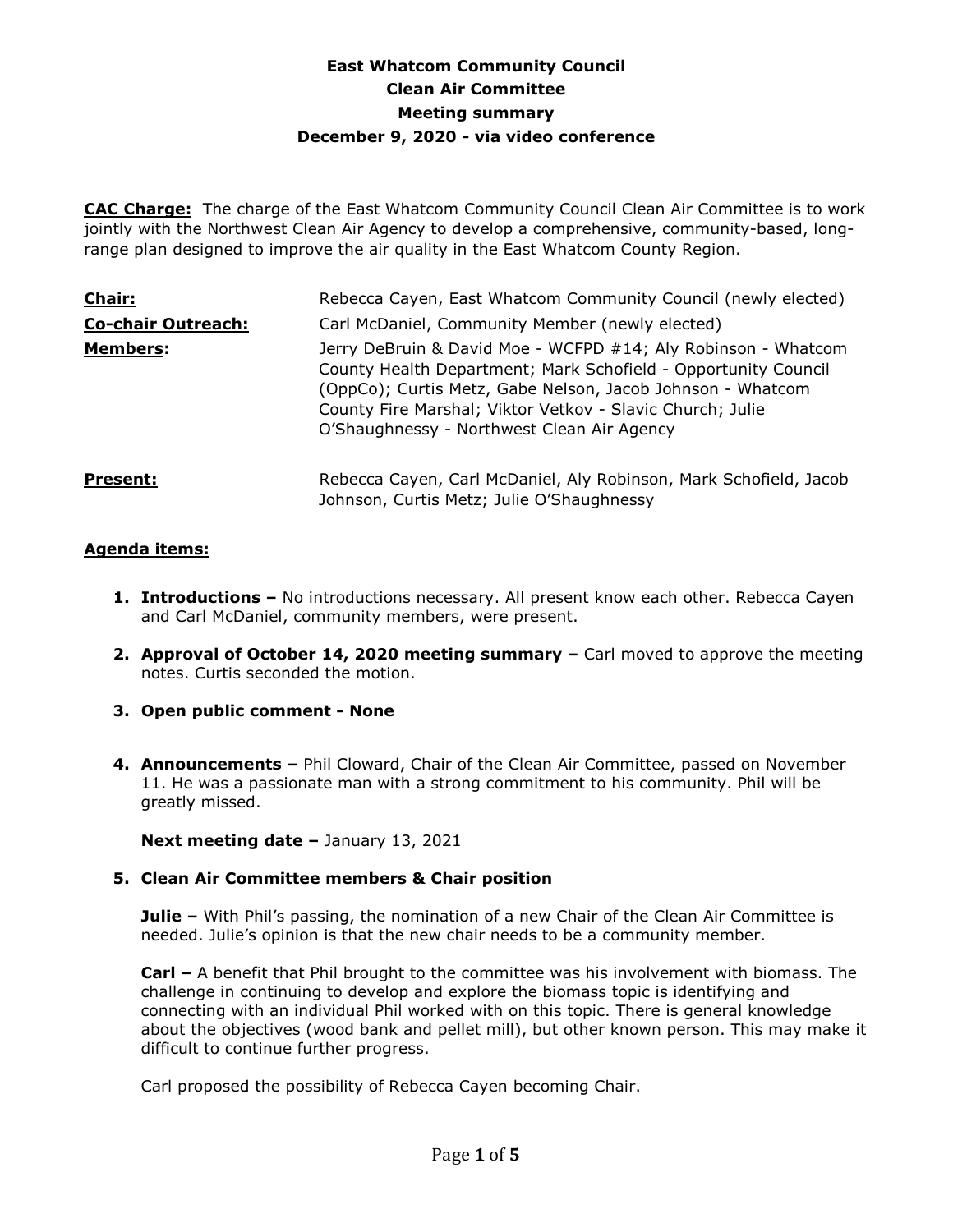**Rebecca –** Asked what the position involves.

**Julie –** Historically, stakeholders were identified and a strategic plan to improve air quality by reducing wood stove smoke was developed. Not being involved in the early years of the committee, Julie spoke to what the Chair position currently involves.

The role of the Chair has been to manage meetings and act as a liaison between the community and committee members. The Chair has helped to formulate outreach activities, events and projects and to provide community perspectives. The committee's focus continues to be improving the air quality in the East Whatcom County region through change-outs, outreach, and community involvement.

**Carl –** Does not mind doing community outreach as he is already doing it and regularly attends the meetings. Carl suggested splitting the responsibility of Chair. He would do outreach and Rebecca would oversee and manage meetings.

**Rebecca –** Regularly attends meetings and plans to continue coordinating the woodchipping project.

**Curtis –** Asked if the Chair could nominate a person for outreach efforts.

**Julie –** Clarified that there are no secretarial or document management responsibilities associated with the position of Chair. Agenda development, meeting notes and summary documents are the responsibility of NW Clean Air Agency (NWCAA).

**Mark –** Inquired if the Clean Air Committee was part of the East Whatcom Community Council (EWCC) and if they would have any say on how or who a new Chair was determined.

**Rebecca –** Is a member of the EWCC, which has not met since the beginning of COVID and is unsure how EWCC would influence this decision.

**Julie –** Reached out to Rebecca Boonstra, the Chair of EWCC, at the beginning of the pandemic to inquire if it was still appropriate for our committee to meet since it is a subcommittee of EWCC. Boonstra had no issues with our continuing to meet and to stay inaction on smoke reduction efforts.

Summarized that it is the committee's intent to nominate Rebecca as the new Chair. Rebecca then has the ability to designate responsibilities such as outreach to community members, such as Carl. Asked if this decision requires a motion.

**MOTION: Carl moved to nominate Rebecca Cayen as the new Chair of the Clean Air Committee. Curtis seconded the motion.** The motion passed, unanimously.

# **6. Wood stove replacement update**

**Mark –** We are currently working with three low-income households on wood stove replacements. Additional grant funding secured by NWCAA allows for these additional change-outs. Once completed and if funding allows, a client will be contacted from the "wait list" which prioritized low-income and high emission households.

**Rebecca –** Asked if further funding may be available and when the next grant round starts.

**Julie –** No further funds are available for this grant round (FY19-21), which is July 1, 2019 through June 30, 2021. The next biennium grant cycle starts July 1, 2021 and available funds will be determined by the legislature. It is estimated that \$2 million will be available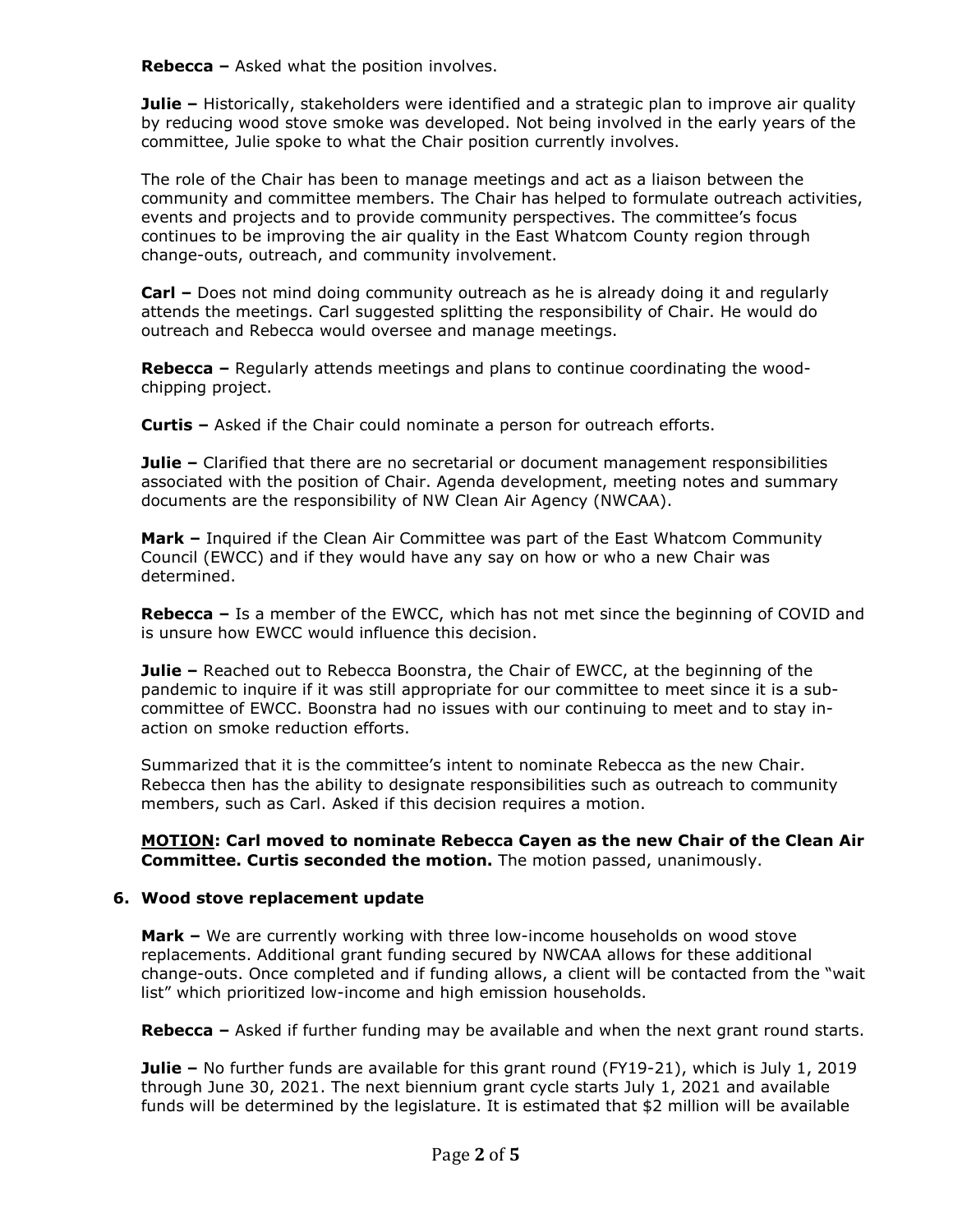state-wide through the competitive grant process. All local air agencies and Ecology offices are eligible to apply for areas where poor air quality has been measured.

## **Energy power surge:**

**Mark –** In mid-October there was a storm event that resulted in a power surge which blewout electronics including several ductless heat pumps. PSE, installers and ductless heat pump manufacturers are investigating the situation to determine its root cause and how to rectify the situation. OppCo is working with PSE and the contractors to get the appropriate people involved to prevent this from happening again.

**Carl –** The power surge affected more than ductless heat pumps. Many electronics including printers, ovens, refrigerators and TVs were fried.

# **7. OppCo's work status with clients update**

 **Mark –** OppCo resumed in-home work several weeks ago including energy audits and weatherization work. Robust COVID safety protocols are in place for staff and clients. Coordination with clients is done up front to ensure safety for all.

## **8. Biomass**

**Rebecca** – Asked, in Phil's absence, about the future of biomass; is it possible to make contact with individuals who worked with Phil; are there other goals besides the wood bank that are reasonable; is there a community individual who may be willing to continue pursuit of the wood bank; and, if so, who.

Is willing to try to find someone in the community who was working with Phil on the wood bank to see if they would step-up and take it on. Would hate to lose aspects of biomass efforts that potentially add value to the community.

**Mark –** Suggested reviewing meeting notes for potential contact information associated with the woodland coop and log storage.

**Rebecca –** Please forward any contact information to her and she will try to reach out to them.

**Julie –** Dry wood and good burning practices are critical to achieve clean burning.

**Rebecca –** "Biomass" versus "Biomass Committee" will remain on the agenda, as it is still relevant to chipping events and to potential wood bank progress.

The next chipping event is scheduled for April.

**Carl –** Asked if anyone has contact with Department of Natural Resources (DNR) staff. Over the past few years DNR has not allowed private citizens to harvest wood on DNR property. This has resulted in a reduction in quality fuels for individuals.

**Rebecca –** Is in communication with several people at DNR and will inquire as to why the change.

## **9. NWCAA update**

**Burn ban discussion (all):**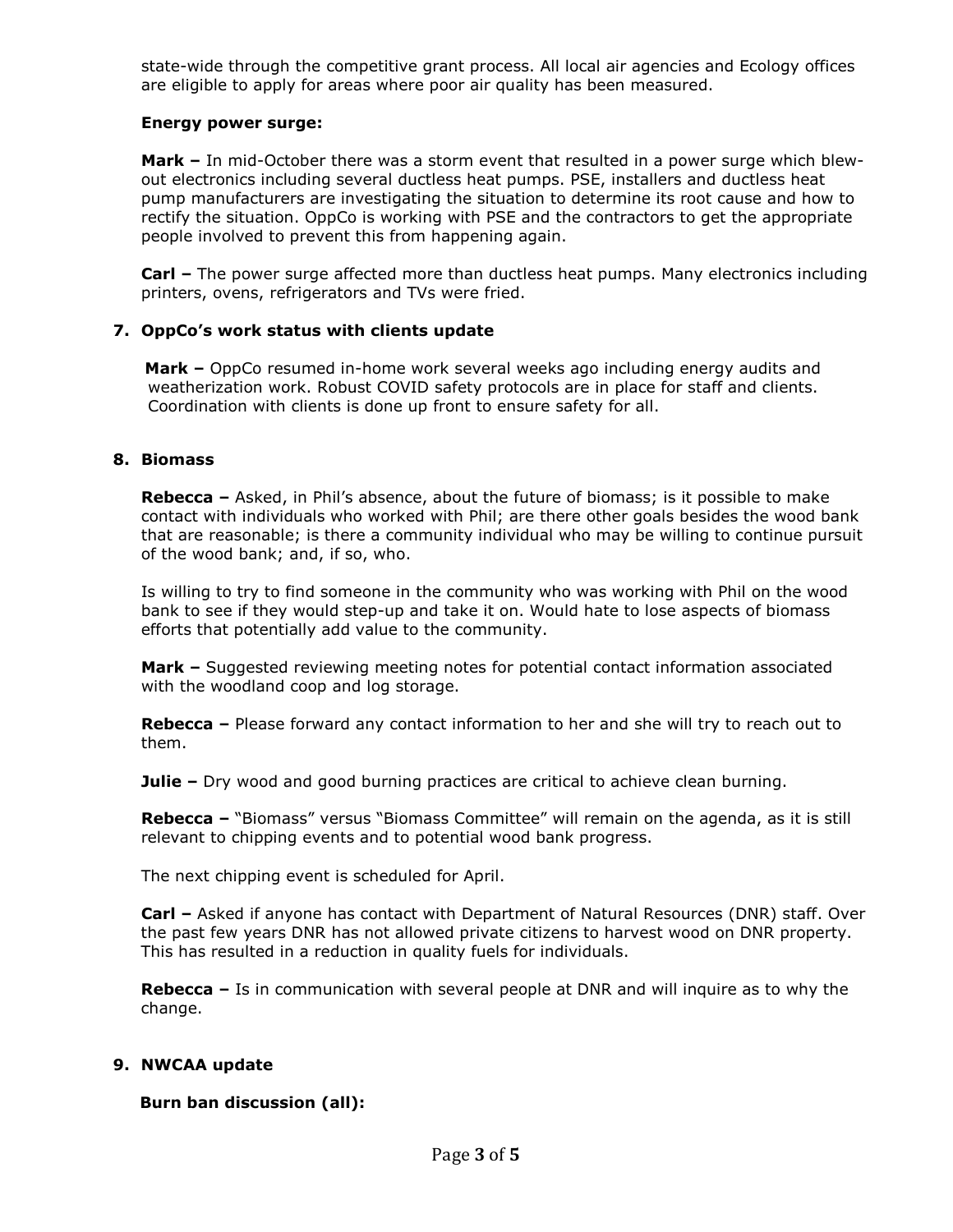**Carl –** During this last round of smoke, it was so bad early in the morning that it obstructed road visibility. A thread on Nextdoor promoted how to obtain a wood-heating exemption for the purpose of continuing to burn. Not out of need, but for individual interest. How do we foster community commitment to not burn for several days during a ban for the sake of the community instead of continuing to burn for the interest of individuals?

**Rebecca –** Knew there was a burn ban in effect and tried to research it to provide information to a homebound neighbor, but had difficulty finding any information on the current air-quality (AQ) burn ban. Googled many sites and topics and finally found it on the fire department's website. Suggested refining and promoting burn ban information so that it is easier to find.

**Jacob –** Whatcom County had *fire safety* burn ban information on their website, but that was removed several months ago.

**Aly –** Asked if calling and communicating an AQ burn ban is the responsibility of NW Clean Air Agency.

**Julie –** Calling and communicating AQ burn bans are the responsibilities of NW Clean Air Agency. The challenge with the recent episode (Stage 2) was that Columbia Valley, with its unique topography and population density, had **extremely** poor air quality while no other area in western Washington was remotely close to even calling a Stage-1 AQ ban. This discrepancy in western Washington air quality conditions made it difficult for the story to make the local news.

Feedback on the difficulty of finding and accessing timely and meaningful messages regarding AQ burn bans was heard. NW Clean Air Agency is committed to improving on the delivery of more meaningful and timely messages to Columbia Valley.

**Curtis –** Shared that the County is working toward a "Notify Me" feature on their website for different topics. Fire safety burn bans are one of the options that community members can sign up and receive notifications. Wondered if there is a way to include AQ burn bans without confusing fire safety burn bans versus air quality burn bans.

**Julie –** The NWCAA website has "Alerts" that people can sign up for, but it was not working properly. Rectifying this and enhancing communication are a priority.

**Rebecca –** Asked if it is possible to add a link on the Whatcom County website to the NWCAA website.

**Carl –** Fire District 14 posted burn ban information on their website as well as on Nextdoor that burning was not allowed.

**Aly –** It may be important for community members to know that NWCAA is responsible for calling burn bans. This may require NWCAA to have a presence on social media and deliver the message directly.

From experience, it has been important for the health department to have a presence on social media and deliver direct messages regarding COVID. Aly is a resource for the development of a communications plan.

**Conclusion –** A refined communications campaign increasing awareness of all things associated with air quality, burning techniques, burn bans and exemptions is needed by NWCAA.